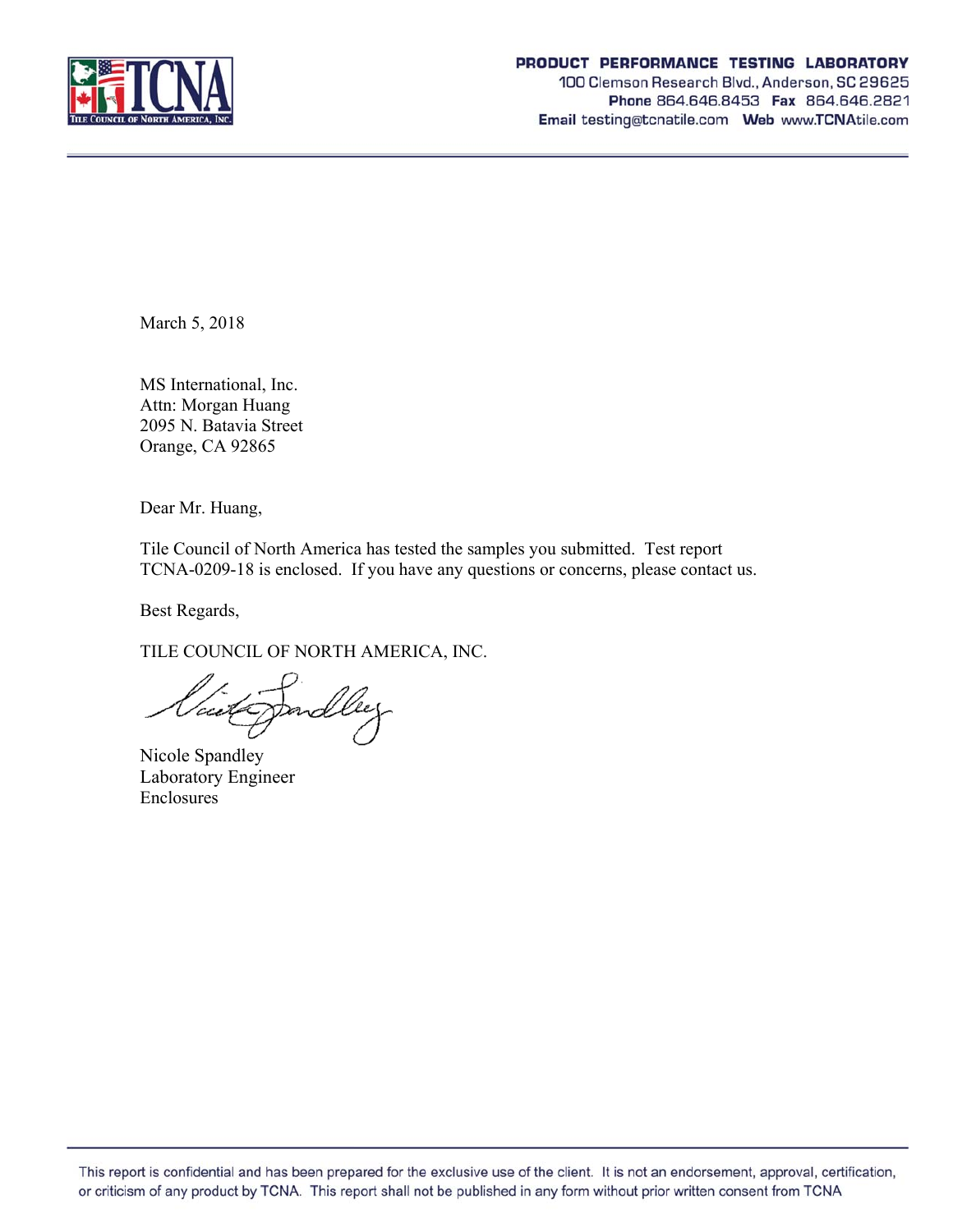

#### **TCNA TEST REPORT NUMBER: TCNA-0209-18 PAGE:** 1 **OF** 4

#### **TEST REQUESTED BY: MS International, Inc.**

### **TEST METHOD: ANSI A137.1-2017 Section 9.6.1: "Wet Dynamic Coefficient of Friction (DCOF)"**

Informal Test Method Description: This test method covers the measurement of dynamic coefficient of friction of ceramic tile or other surfaces under the wet condition using the BOT 3000 device.

This summary is provided for the reader's convenience and is not a complete description of the method. See ANSI A137.1 Section 9.6.1 for all method details and information.

| <b>TEST SUBJECT MATERIAL:</b> | Identified by client as: "Optima Collection Textured" |
|-------------------------------|-------------------------------------------------------|
|                               | Approximate Size as Received: 12"x24"                 |
|                               | Product Color: Not Provided                           |
|                               |                                                       |

**TEST DATE:** 3/2/2018

## **TEST PROCEDURE NOTES:**

- Sample Prep: Samples cut to 12″x12″ for testing.
- The tiles were cleaned with Renovator #120 prior to testing.
- Three (3) pieces of tile were tested in all four directions with 10″ long measurements.
- The SBR sensor was verified using a standard tile prior to testing. The DCOF measurement on the standard tile was 0.30, within the required range.
- Testing was performed under wet conditions using 0.05% SLS water
- Testing was conducted under laboratory conditions at approximately 70°F and 50% relative humidity using a calibrated BOT 3000E device (calibration due: 8/30/2018).
- After testing the SBR sensor was verified again according to the procedure. The DCOF measurement on the standard tile after testing was 0.30, within the required range.

# **TEST RESULTS:**

The individual and average DCOF data for each tile were as follows:

| <b>Direction</b> | Tile 1 | Tile 2 | Tile 3 |
|------------------|--------|--------|--------|
| Direction 1      | 0.34   | 0.36   | 0.37   |
| Direction 2      | 0.33   | 0.35   | 0.36   |
| Direction 3      | 0.33   | 0.34   | 0.36   |
| Direction 4      | 0.33   | 0.34   | 0.35   |
| Average          | 0.33   | 0.35   | 0.36   |



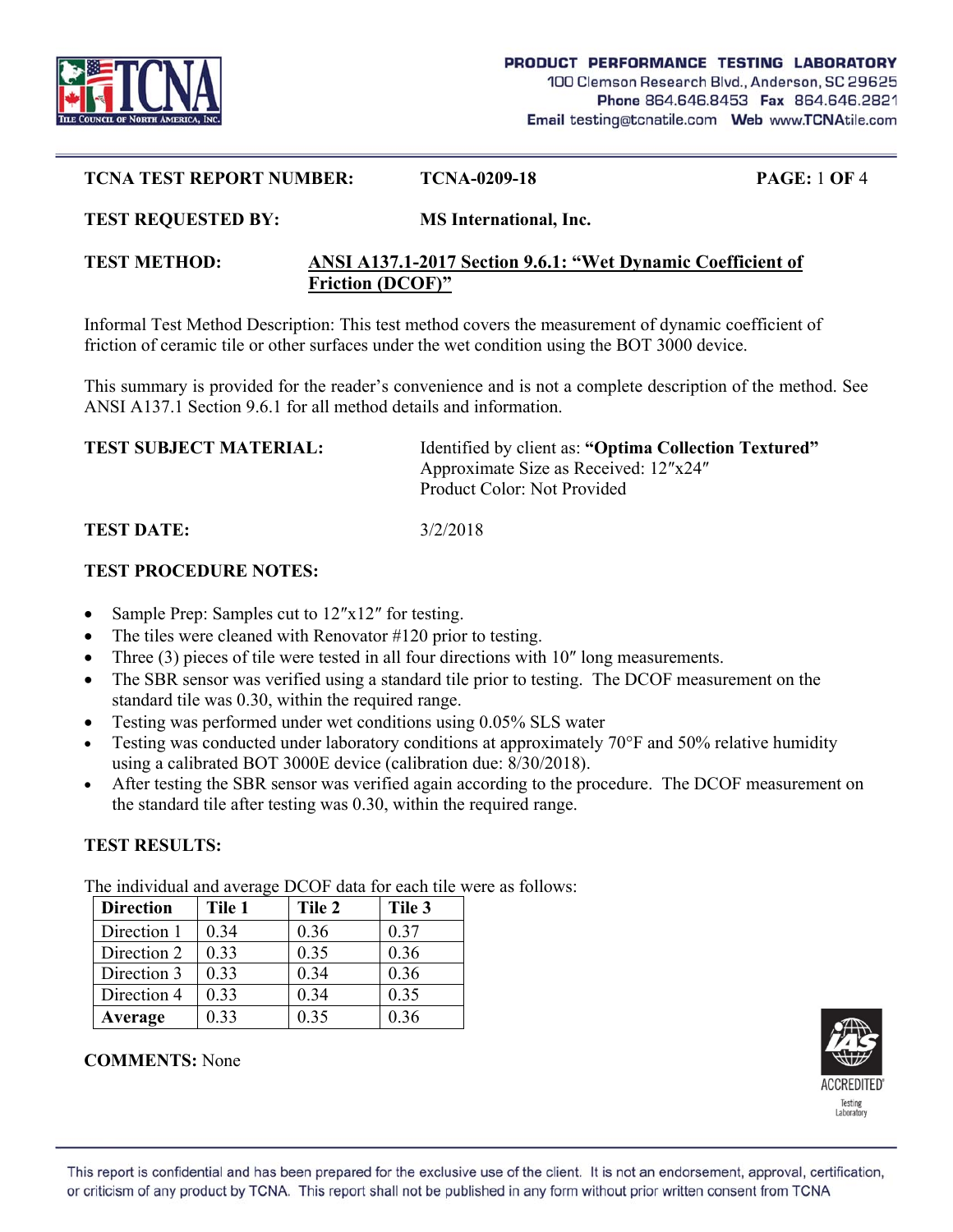

| <b>TCNA TEST REPORT NUMBER:</b> | <b>TCNA-0209-18</b>                                                                    | <b>PAGE: 2 OF 4</b>                                   |  |
|---------------------------------|----------------------------------------------------------------------------------------|-------------------------------------------------------|--|
| <b>TEST REQUESTED BY:</b>       | <b>MS</b> International, Inc.                                                          |                                                       |  |
| <b>TEST SUBJECT MATERIAL:</b>   |                                                                                        | Identified by client as: "Optima Collection Textured" |  |
| <b>TEST METHOD:</b>             | ANSI A137.1-2012 Section 9.6.1: "Wet Dynamic Coefficient of<br><b>Friction (DCOF)"</b> |                                                       |  |

## **IMAGE OF PRODUCT TESTED:**





This report is confidential and has been prepared for the exclusive use of the client. It is not an endorsement, approval, certification, or criticism of any product by TCNA. This report shall not be published in any form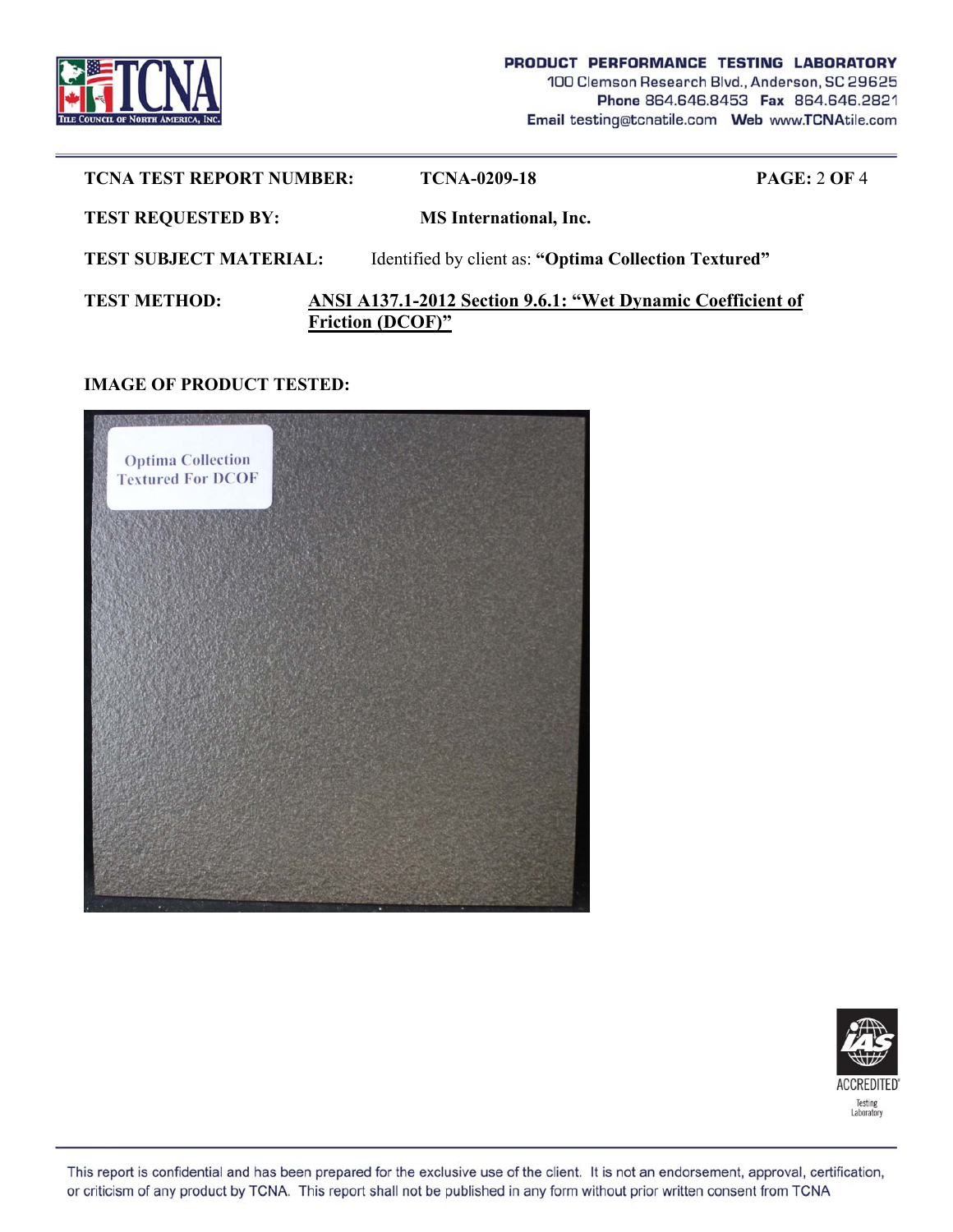

| <b>TCNA TEST REPORT NUMBER:</b> | <b>TCNA-0209-18</b>                                                                    | <b>PAGE: 3 OF 4</b> |
|---------------------------------|----------------------------------------------------------------------------------------|---------------------|
| <b>TEST REQUESTED BY:</b>       | <b>MS</b> International, Inc.                                                          |                     |
| <b>TEST SUBJECT MATERIAL:</b>   | Identified by client as: "Optima Collection Textured"                                  |                     |
| <b>TEST METHOD:</b>             | ANSI A137.1-2012 Section 9.6.1: "Wet Dynamic Coefficient of<br><b>Friction (DCOF)"</b> |                     |

### **ANSI SPECIFICATIONS:**

According to the ANSI A137.1 standard for ceramic tile, "Unless otherwise specified, tiles suitable for level interior spaces expected to be walked upon when wet shall have a wet DCOF of 0.42 or greater when tested using SLS solution as per the procedure in section 9.6.1. However, tiles with a DCOF of 0.42 or greater are not necessarily suitable for all projects. The specifier shall determine tiles appropriate for specific project conditions, considering by way of example, but not in limitation, type of use, traffic, expected contaminants, expected maintenance, expected wear, and manufacturers' guidelines and recommendations."

This paragraph is excerpted from Section 6.2.2.1.10 of the standard. For the complete section, including necessary information for specifiers, this section can be viewed and downloaded at no cost at http://www.tcnatile.com/images/pdfs/COF\_excerpt\_from\_ANSI\_A137.1-2012\_release\_date\_November\_2012.pdf

# **DISCLAIMER AND LIMITATION OF LIABILITY**

This report is provided for the sole use of the client and no one else. It is intended for professional use by a knowledgeable professional. If published by the client, it must be published in full, including this disclaimer and limitation of liability.

This report is not an endorsement, recommendation, approval, certification, or criticism by TCNA of any particular product or its application. TCNA recommends that anyone considering the use or installation of a particular product consult with the manufacturer or an industry professional for advice specific to the person's needs and consider any applicable laws, statutes, codes, or regulations relevant to the particular product. TCNA does not know all the different manners and applications in which a client's particular product might be used, and, therefore, it disclaims any and all duty to provide warnings or to further investigate the suitability of the use of a particular product in a particular situation.

Unless otherwise expressly stated, TCNA tested the specific test subject material provided by the client and identified in the lab report, as indicated by the client. TCNA does not independently verify the information provided by the client, and it makes no representation that similar results would be achieve with other, untested materials, even if such other materials purportedly have the same product name, are purportedly of the same or similar type of tile or product made by the client, or are purportedly from the same batch of tile or product. Nor does TCNA state that the date in this report



This report is confidential and has been prepared for the exclusive use of the client. It is not an endorsement, approval, certification, or criticism of any product by TCNA. This report shall not be published in any form without prior written consent from TCNA